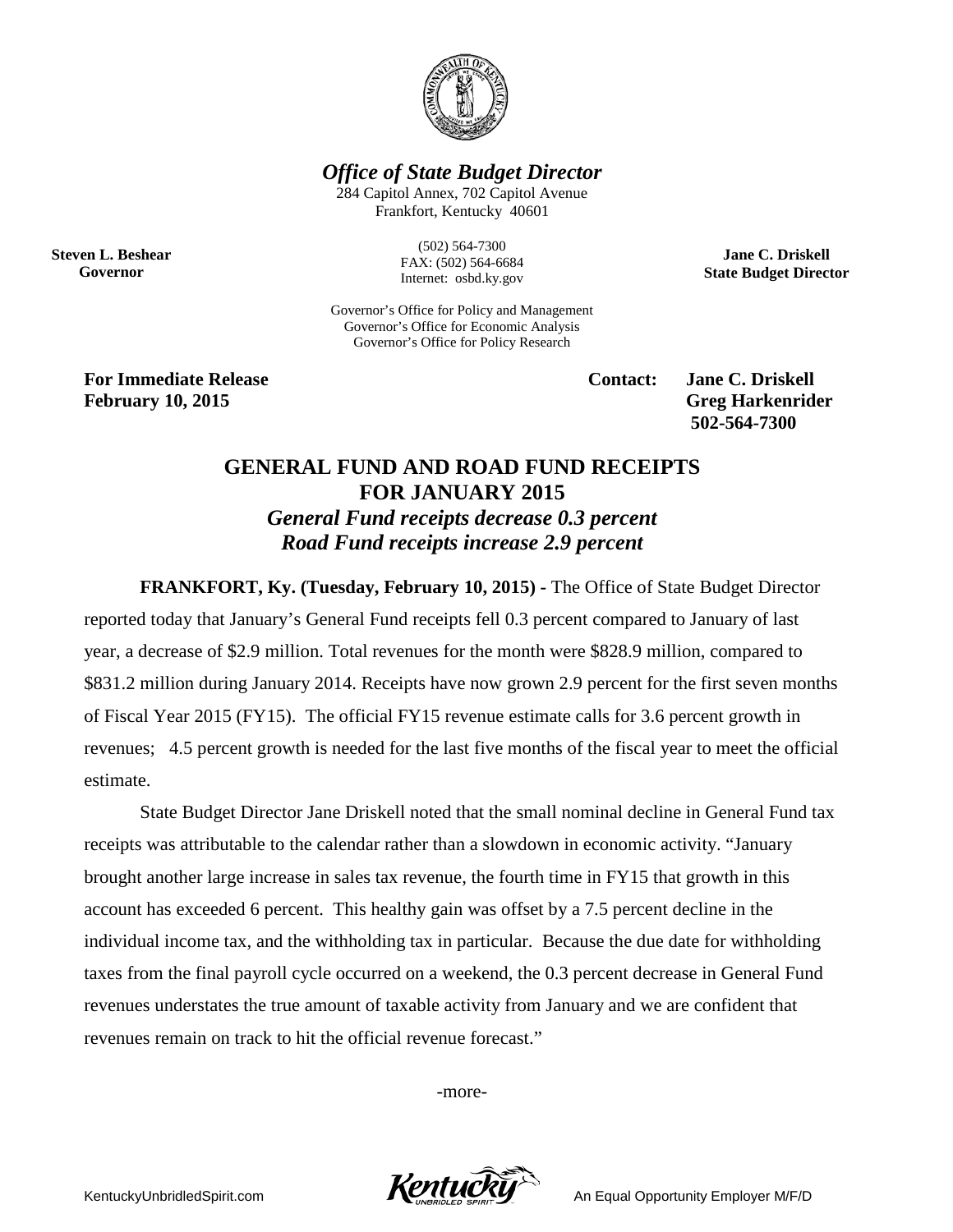Among the major accounts:

- Individual income tax collections declined 7.5 percent for the month which were affected by the timing of the withholding tax, but are up 4.4 percent through the first seven months of FY15.
- Sales and use tax receipts increased 6.7 percent for the month and are up 4.9 percent year-to date.
- Corporation income tax receipts grew \$15.1 million but have decreased 2.8 percent in the first seven months of the fiscal year. Collections in January were bolstered by a one-time accounts receivable collection.
- Property tax collections fell 2.6 percent in January but have increased 1.4 percent year-todate.
- Cigarette tax receipts decreased 10.4 percent and have fallen 4.9 percent year-to-date.
- Coal severance tax receipts fell 13.5 percent and are down 7.3 percent through the first seven months of the fiscal year.

Road Fund receipts increased 2.9 percent in January with collections of \$128.7 million and have grown 1.4 percent for the fiscal year. The official Road Fund estimate calls for revenues to decline 0.9 percent for the fiscal year. Based on year-to-date tax collections, revenues can fall 4.0 percent for the remainder of the fiscal year and still hit the official forecast.

Among the accounts, motor fuels rose 3.0 percent in January. Motor vehicle usage revenue grew 8.1 percent, and license and privilege receipts declined 4.3 percent.

-30-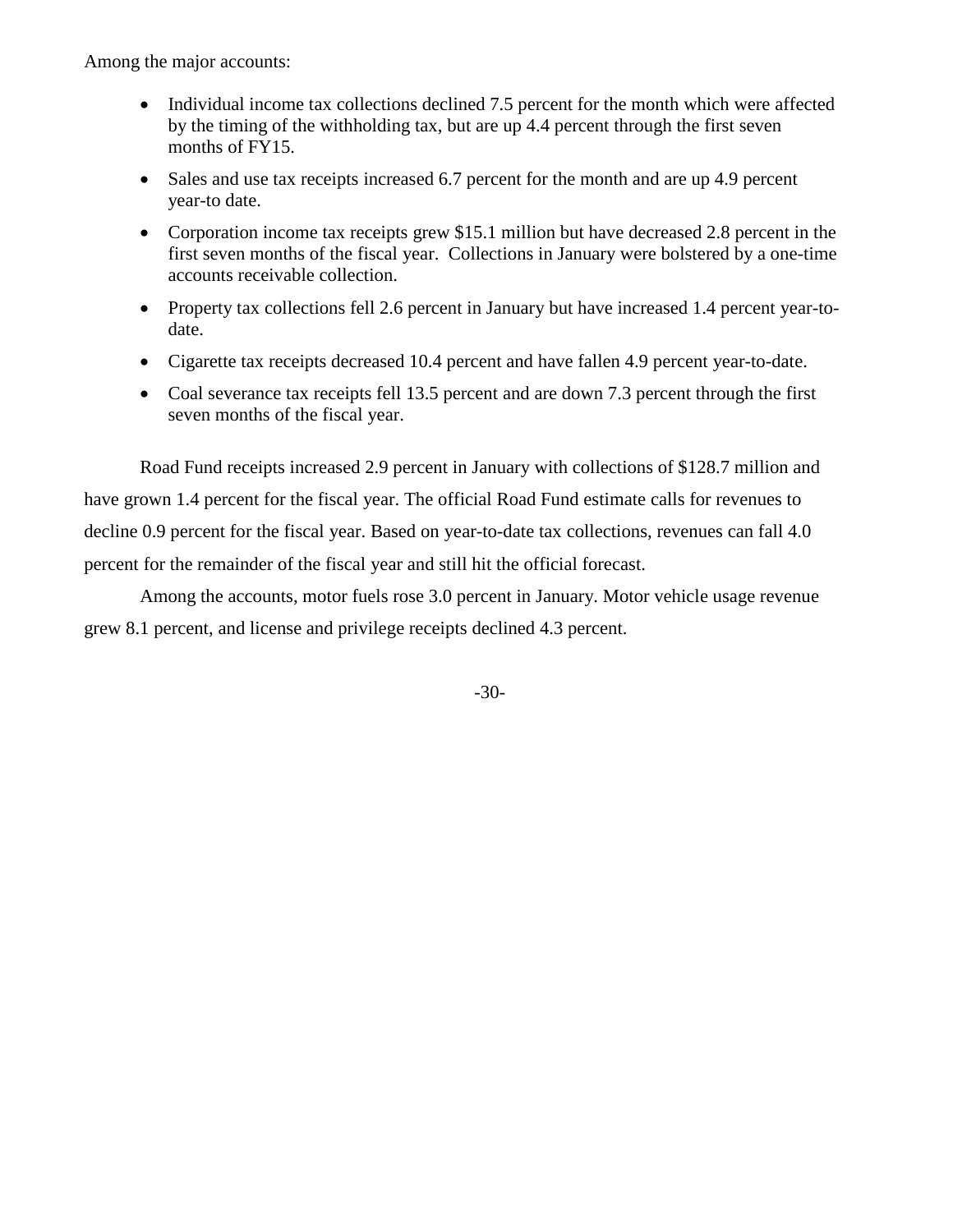## KENTUCKY STATE GOVERNMENT REVENUE 1. GENERAL FUND REVENUE

|                                                                             | <b>JANUARY</b>              |                             | <b>JULY THROUGH JANUARY</b> |                                |                                |                   |
|-----------------------------------------------------------------------------|-----------------------------|-----------------------------|-----------------------------|--------------------------------|--------------------------------|-------------------|
|                                                                             | 2015                        | 2014                        | % Change                    | FY 2015                        | FY 2014                        | % Change          |
| <b>TOTAL GENERAL FUND</b>                                                   | \$828,933,528               | \$831,200,377               | $-0.3%$                     | \$5,706,272,306                | \$5,543,652,697                | 2.9%              |
| <b>Tax Receipts</b>                                                         | \$808,323,711               | \$808,713,959               | 0.0%                        | \$5,501,803,022                | \$5,349,022,405                | 2.9%              |
| Sales and Gross Receipts                                                    | \$373,309,440               | \$354,968,187               | 5.2%                        | \$2,267,281,005                | \$2,181,101,707                | 4.0%              |
| <b>Beer Consumption</b>                                                     | 391,131                     | 456,463                     | $-14.3%$                    | 3,504,334                      | 3,672,074                      | -4.6%             |
| <b>Beer Wholesale</b>                                                       | 4,252,243                   | 4,874,255                   | $-12.8%$                    | 33,895,076                     | 35, 377, 872                   | $-4.2%$           |
| Cigarette                                                                   | 15,310,058                  | 17,086,947                  | $-10.4%$                    | 127,625,769                    | 134,260,425                    | $-4.9%$           |
| <b>Distilled Spirits Case Sales</b><br><b>Distilled Spirits Consumption</b> | 16,244<br>1,514,309         | 16,181                      | 0.4%<br>$-0.4%$             | 81,878<br>7,681,197            | 79,354<br>7,387,020            | 3.2%<br>4.0%      |
| <b>Distilled Spirits Wholesale</b>                                          | 4,603,315                   | 1,520,614<br>4,424,069      | 4.1%                        | 22,428,326                     | 21,083,355                     | 6.4%              |
| <b>Insurance Premium</b>                                                    | 98,315                      | 24,931                      | 294.4%                      | 44,803,074                     | 43,351,604                     | 3.3%              |
| Pari-Mutuel                                                                 | 189,141                     | 197,971                     | $-4.5%$                     | 1,568,916                      | 1,040,068                      | 50.8%             |
| Race Track Admission                                                        | 2,935                       | 53,546                      | $-94.5%$                    | 148,898                        | 158,660                        | $-6.2%$           |
| Sales and Use                                                               | 337,516,303                 | 316,408,247                 | 6.7%                        | 1,964,424,422                  | 1,873,549,583                  | 4.9%              |
| Wine Consumption                                                            | 354,682                     | 379,076                     | $-6.4%$                     | 1,827,137                      | 1,782,499                      | 2.5%              |
| Wine Wholesale                                                              | 2,126,845                   | 2,140,978                   | $-0.7%$                     | 10,181,961                     | 9,499,752                      | 7.2%              |
| <b>Telecommunications Tax</b>                                               | 5,090,990                   | 5,461,383                   | $-6.8%$                     | 36,533,373                     | 37,305,108                     | $-2.1%$           |
| <b>Other Tobacco Products</b>                                               | 1,842,928                   | 1,923,528                   | $-4.2%$                     | 12,575,642                     | 12,556,580                     | 0.2%              |
| Floor Stock Tax                                                             | 0                           | 0                           | ---                         | 1,001                          | (2, 246)                       | ---               |
|                                                                             |                             |                             |                             |                                |                                |                   |
| License and Privilege                                                       | \$27,012,877                | \$31,243,667                | $-13.5%$                    | \$233,282,627                  | \$257,190,634                  | $-9.3%$           |
| Alc. Bev. License Suspension                                                | 13,025                      | 36,475<br>16,337,369        | -64.3%                      | 233,455                        | 199,740                        | 16.9%             |
| Coal Severance                                                              | 14,130,594                  |                             | $-13.5%$                    | 111,681,383                    | 120,431,169                    | $-7.3%$           |
| <b>Corporation License</b>                                                  | (3,597)<br>700              | 3,710<br>6,030              | ---<br>$-88.4%$             | 300,334<br>38,291              | 408,428                        | $-26.5%$<br>42.8% |
| <b>Corporation Organization</b><br>Occupational Licenses                    | 6,160                       | 9,389                       | $-34.4%$                    | 79,067                         | 26,807<br>79,994               | $-1.2%$           |
| Oil Production                                                              | 708,464                     | 1,354,977                   | $-47.7%$                    | 7,271,541                      | 7,813,461                      | $-6.9%$           |
| Race Track License                                                          | 2,941                       | 113,225                     | $-97.4%$                    | 241,291                        | 248,375                        | $-2.9%$           |
| <b>Bank Franchise Tax</b>                                                   | 2,054,898                   | 2,062,196                   | $-0.4%$                     | 2,038,739                      | 4,328,507                      | $-52.9%$          |
| <b>Driver License Fees</b>                                                  | 49,555                      | 44,333                      | 11.8%                       | 401,261                        | 365,975                        | 9.6%              |
| <b>Minerals Severance</b>                                                   | 1,273,955                   | 1,105,614                   | 15.2%                       | 9,849,416                      | 9,982,198                      | $-1.3%$           |
| Natural Gas Severance                                                       | 1,145,109                   | 1,298,895                   | $-11.8%$                    | 10,488,617                     | 10,490,063                     | 0.0%              |
| <b>Limited Liability Entity</b>                                             | 7,631,074                   | 8,871,454                   | $-14.0%$                    | 90,659,232                     | 102,815,918                    | $-11.8%$          |
|                                                                             |                             |                             |                             |                                |                                |                   |
| Income                                                                      | \$318,896,772<br>26,631,818 | \$327,553,834<br>11,544,039 | $-2.6%$<br>130.7%           | \$2,503,636,618<br>235,486,768 | \$2,414,773,271<br>242,189,881 | 3.7%<br>-2.8%     |
| Corporation<br>Individual                                                   |                             | 316,009,795                 | $-7.5%$                     |                                |                                | 4.4%              |
|                                                                             | 292,264,954                 |                             |                             | 2,268,149,850                  | 2,172,583,391                  |                   |
| Property                                                                    | \$83,862,468                | \$86,119,189                | $-2.6%$                     | \$454,292,545                  | \$448,150,858                  | 1.4%              |
| <b>Building &amp; Loan Association</b>                                      | 0                           | 0                           | ---                         | (498, 150)                     | 5,753                          | ---               |
| General - Real                                                              | 57,059,093                  | 60,225,650                  | $-5.3%$                     | 241,528,786                    | 240,344,921                    | 0.5%              |
| General - Tangible                                                          | 26,418,663                  | 29,989,640                  | $-11.9%$                    | 157,609,971                    | 151,596,489                    | 4.0%              |
| Omitted & Delinquent                                                        | (1, 112, 724)               | (4, 438, 403)               | ---                         | 4,920,325                      | 6,576,846                      | $-25.2%$          |
| <b>Public Service</b>                                                       | 1,430,164                   | 268,006                     | 433.6%                      | 49,810,234                     | 44,326,581                     | 12.4%             |
| Other                                                                       | 67,273                      | 74,296                      | $-9.5%$                     | 921,379                        | 5,300,268                      | $-82.6%$          |
| Inheritance                                                                 | \$3,157,259                 | \$5,615,801                 | $-43.8%$                    | \$28,943,220                   | \$29,692,374                   | $-2.5%$           |
| Miscellaneous                                                               | \$2,084,896                 | \$3,213,281                 | $-35.1%$                    | \$14,367,007                   | \$18,113,561                   | $-20.7%$          |
| <b>Legal Process</b>                                                        | 1,291,426                   | 1,250,440                   | 3.3%                        | 8,822,550                      | 9,355,613                      | $-5.7\%$          |
| T. V. A. In Lieu Payments                                                   | 784,225                     | 1,957,567                   | $-59.9%$                    | 5,531,307                      | 8,752,282                      | $-36.8%$          |
| Other                                                                       | 9,246                       | 5,274                       | 75.3%                       | 13,149                         | 5,666                          | 132.1%            |
| Nontax Receipts                                                             | \$20,491,622                | \$22,284,873                | $-8.0\%$                    | \$203,451,682                  | \$193,191,332                  | 5.3%              |
| <b>Departmental Fees</b>                                                    | 1,848,479                   | 1,889,030                   | $-2.1\%$                    | 9,013,208                      | 10,109,392                     | $-10.8\%$         |
| PSC Assessment Fee                                                          | 4,253                       | 88,919                      | $-95.2%$                    | 14,675,906                     | 14,788,275                     | $-0.8%$           |
| Fines & Forfeitures                                                         | 1,608,351                   | 2,185,933                   | $-26.4%$                    | 12,728,276                     | 14,323,571                     | $-11.1%$          |
| Income on Investments                                                       | (58, 994)                   | (77, 235)                   | $\hspace{0.05cm} \ldots$    | (451, 425)                     | (775, 672)                     |                   |
| Lottery                                                                     | 18,500,000                  | 17,500,000                  | 5.7%                        | 128,000,000                    | 120,639,743                    | 6.1%              |
| Sale of NO <sub>x</sub> Credits                                             | $\mathbf{0}$                | 6,804                       | $-100.0\%$                  | 27,594                         | 55,242                         | $-50.0%$          |
| Miscellaneous                                                               | (1,410,467)                 | 691,422                     | $\hspace{0.05cm} \ldots$    | 39,458,122                     | 34,050,781                     | 15.9%             |
| Redeposit of State Funds                                                    | \$118,196                   | \$201,545                   | $-41.4%$                    | \$1,017,602                    | \$1,438,960                    | $-29.3%$          |